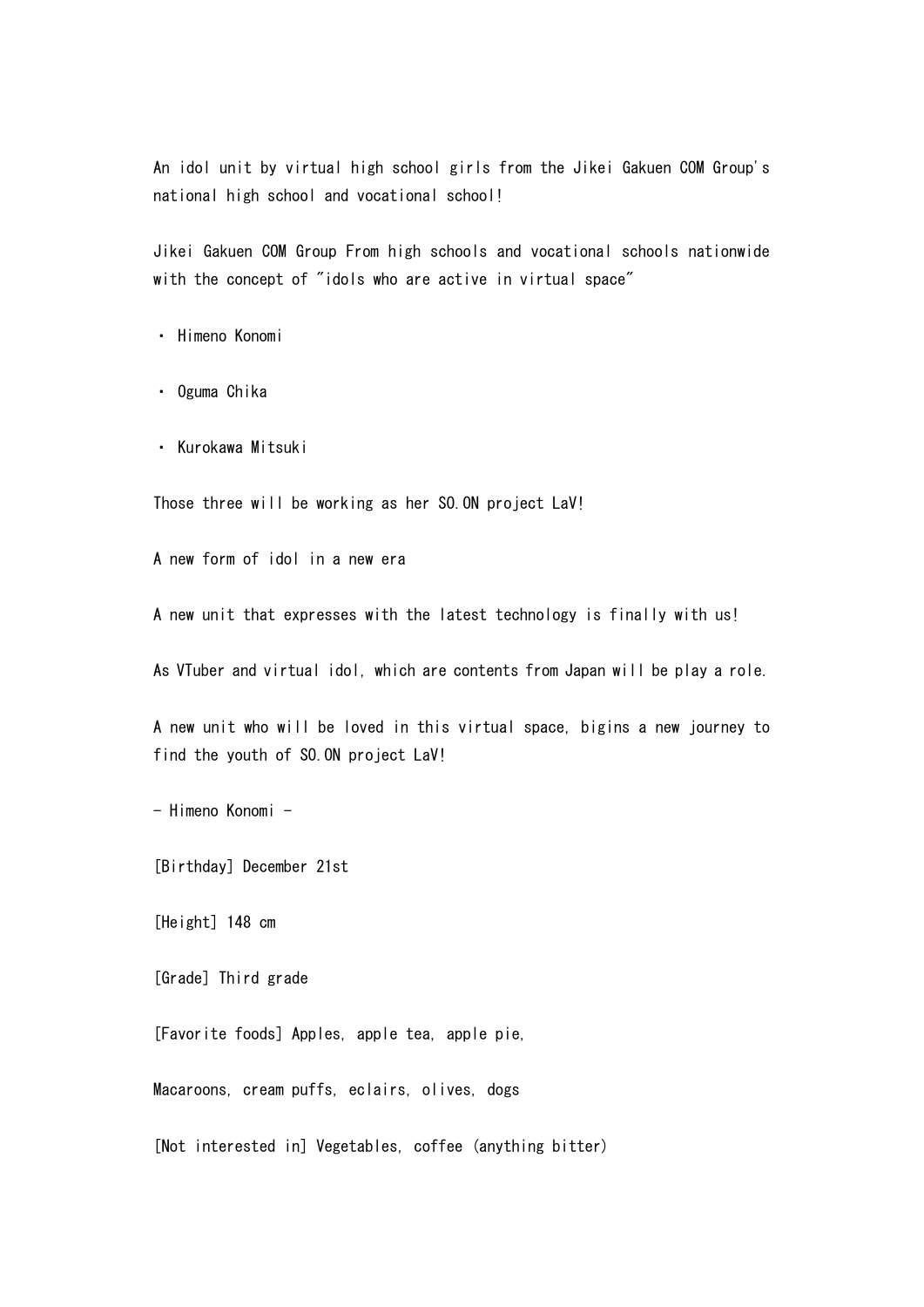- Oguma Chika -

[Birthday] February 8th

[Height] 158 cm

[Grade] Second grade

[Favorite things] Bear related items, honey, yellow items

Teddy bears, games, singing, omelets,

Croquette, takoyaki balls

[Things I'm not good at] Horror games, conflicts, giving up

- Kurokawa Mitsuki -

[Birthday] July 31st

[Height] 156 cm

[Grade] 1st grade

【Favorite things】

95% cacao chocolate, olives, cats

[Not interested in] Carbohydrates foods, sweets

Japan's first idol activity class performed by "School of Music College" authorized by the Ministry of Education, Culture, Sports, Science and **Technology** 

That is the SO. ON project! SO. ON project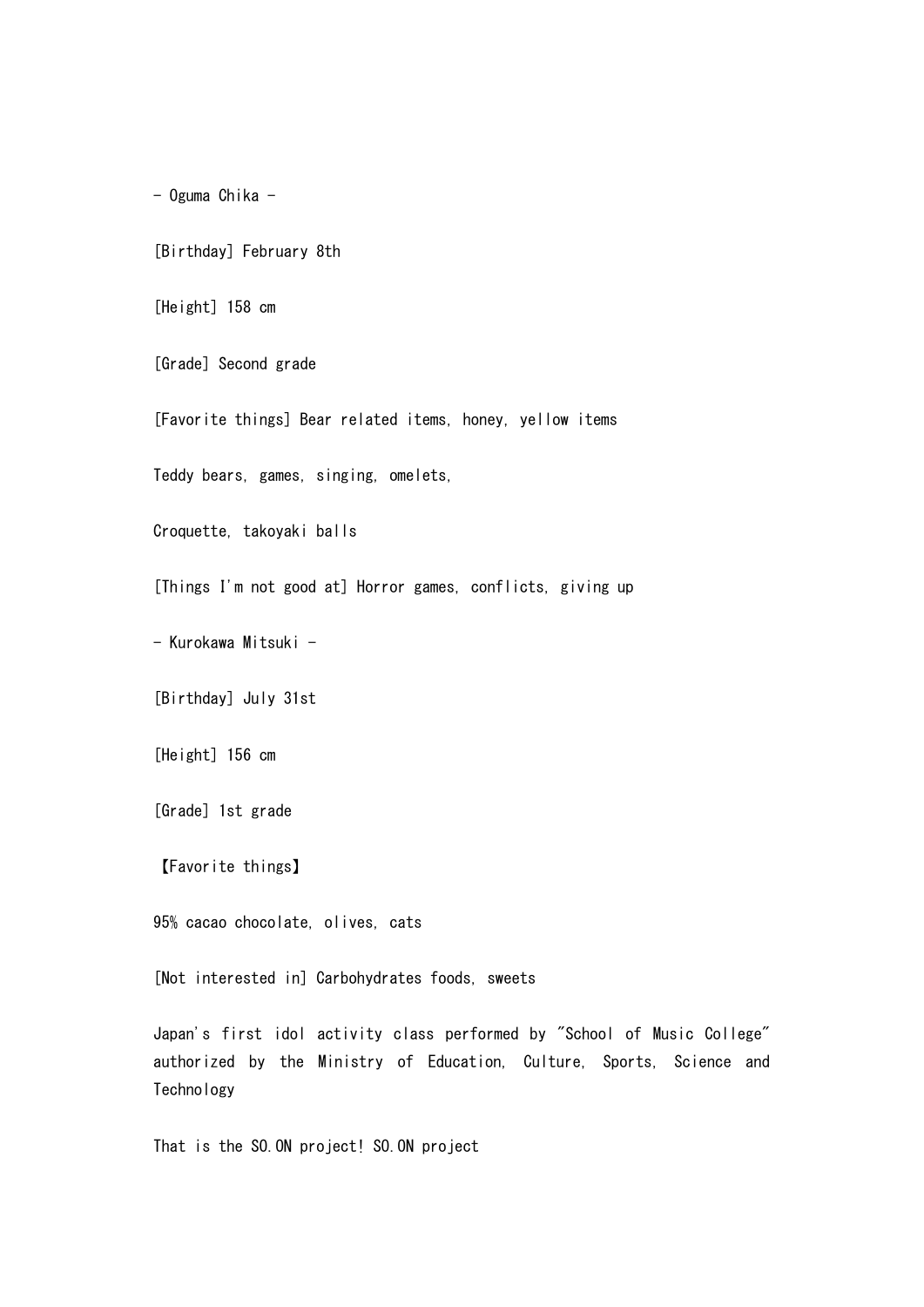SO.ON project is the school "Osaka School of Music (OSM)" came out from entertainment industry.

Fukuoka School of Music (FSM) "Tokyo School of Music and Dance College (TSM)"

SSM- Sapporo School of Music and Dance School (SSM) "Koyo School Of Music & Dance, Kobe (koyo)"

It was born from the "idol class" conducted by the "Nagoya School of Music and Dance (NSM)"

Japan's first idol group!

Members are learning the skills they will need in the future who have various dreams and goals, such as to be a singer, a dancer, an actress, and a model, engage in idol activities as the SO.ON project.

Classes started in Osaka in 2011, Fukuoka in 2015, Tokyo in 2016, Sapporo in 2017, Kobe in 2019, and classes have also been held at the Nagoya since October 2020, and currently there are more than 400 members who are in the 1st to 3rd grades of high schools from 6 cities. They are known as students who entered on 11th year after the school opened.

So far, they have performed at "Okinawa International Movie Festival" and "SUMMER SONIC OSAKA", and has also performed in Shanghai. Also, they performed as a goodwill ambassador for the sister city exchange of Osaka and Milan at the "Milan International Exposition (Milan Expo)" held in Italy. Beyond the framework of classes, there are a wide variety of activities.

A regular performance entitled "LIVE after school" was held at Osaka-jo Hall in 2016 as a soli performance.

In February 2021, which celebrated its 10th anniversary, a limited-edition performance "History Live" was held by connecting broadcasts nationwide!